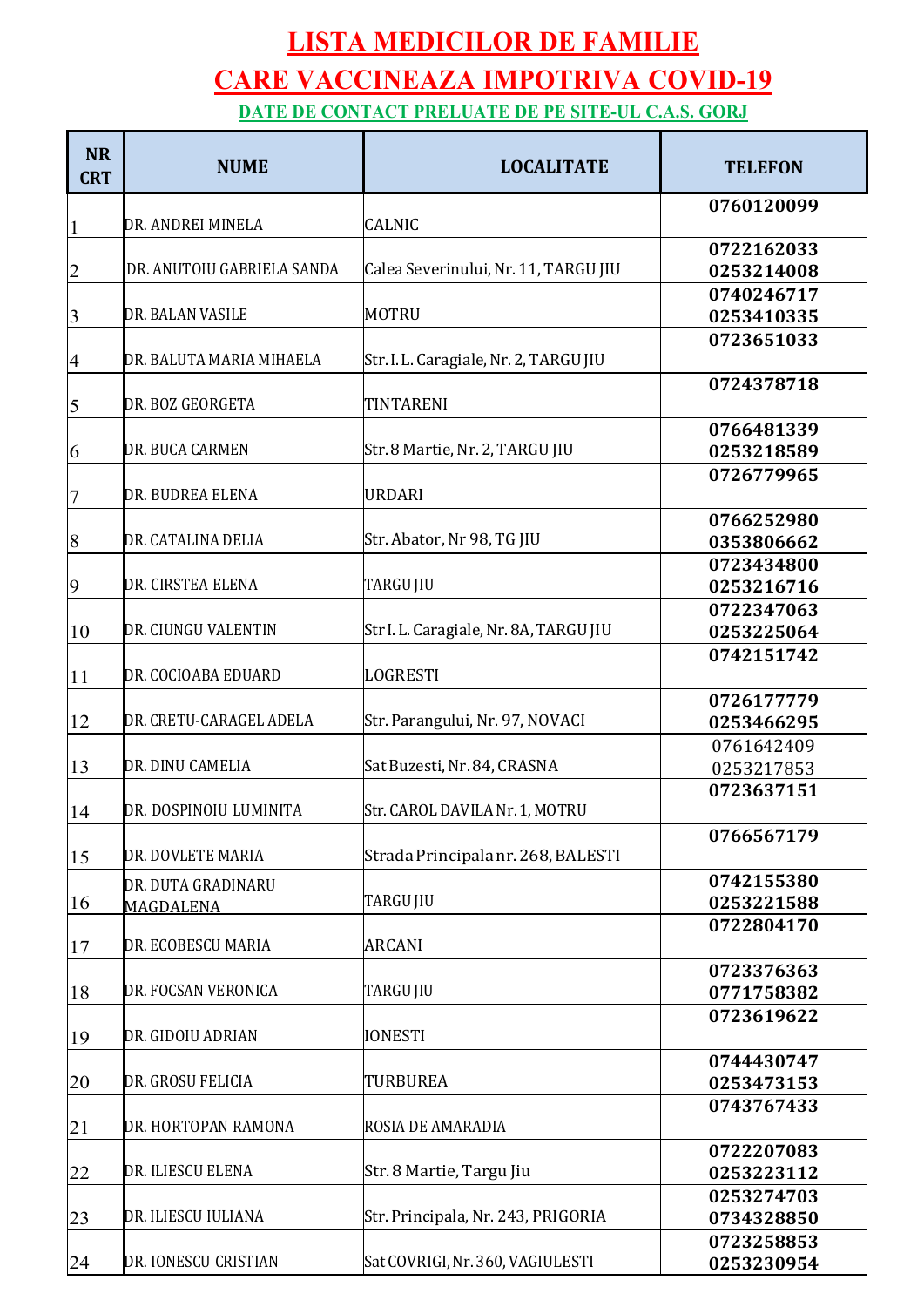|    |                              |                                         | 0784666097 |
|----|------------------------------|-----------------------------------------|------------|
| 25 | DR. KATTAA ASHRAF            | Str. Capul Dealului, BRANESTI           | 0253288031 |
|    |                              |                                         | 0762570546 |
| 26 | DR. LUPULET ANA LAURA        | <b>SLIVILESTI</b>                       | 0253335255 |
|    |                              |                                         | 0761329320 |
| 27 | DR. MALAESCU CARMEN          | <b>TELESTI</b>                          |            |
|    |                              |                                         | 0733549395 |
| 28 | DR. MALAIUS MARIA CRISTINA   | Str. 8 Martie, nr. 1A, Targu Jiu        | 0256223788 |
|    |                              |                                         | 0766598378 |
| 29 | DR. MARCU ELENA RAMONA       | TARGU JIU                               | 0253218075 |
|    |                              |                                         |            |
|    |                              | <b>NEGOMIR</b>                          | 0743114428 |
| 30 | DR. MITROI MONICA            |                                         | 0253285122 |
|    |                              |                                         | 0761388940 |
| 31 | DR. MOCIOI CARMEN SIMONA     | Str. Debarcader Nr. 3, TARGU JIU        | 0353418863 |
|    |                              |                                         | 0721603068 |
| 32 | DR. MUCIUCIORA ALIN          | <b>MUSETESTI</b>                        | 0766655645 |
|    |                              |                                         | 0766591424 |
| 33 | DR. MURARU IONELA CRISTINA   | Str 9 Mai, Bl 4, Sc 1, Ap 7 TG-JIU      | 0353806662 |
|    |                              |                                         | 0723549000 |
| 34 | DR. PIRVULESCU MINODORA      | TURCINESTI                              | 0253226548 |
|    | DR. PONDRICHE-TICIU GABRIELA |                                         | 0745064755 |
| 35 | <b>LILIANA</b>               | <b>DRAGOTESTI</b>                       | 0253376805 |
|    |                              |                                         | 0723609019 |
| 36 | DR. POPESCUELENA             | <b>FARCASESTI</b>                       | 0766503880 |
|    |                              |                                         | 0762778337 |
|    | DR. POPESCUELENA             | Str. Carol Davila, Nr. 1, MOTRU         |            |
| 37 |                              |                                         |            |
|    |                              |                                         | 0748343382 |
| 38 | DR. POPESCUEMILIA            | <b>CRASNA</b>                           | 0253474238 |
|    |                              | TARGU JIU, STR. CORNELIU COPOSU, Bl. 1, | 0761657669 |
| 39 | DR. POPESCU VASILE           | SC.1, AP. 2, PARTER                     |            |
|    |                              |                                         | 0723252397 |
| 40 | DR. POPESCU VICTOR           | Str. Carol Davila, Nr. 1, MOTRU         |            |
|    |                              |                                         | 0749232767 |
| 41 | DR. PREDA CATALIN            | <b>CRASNA</b>                           | 0253474227 |
|    |                              |                                         | 0744578984 |
| 42 | DR. PREOTESESCUION           | Bl. A41, Sc.1, Ap.2, MATASARI           | 0353408226 |
|    | DR. RACEA GRIGORETA ADELUSA  |                                         | 0722505076 |
| 43 |                              | Sat Urdari, Nr. 83, URDARI              | 0253286033 |
|    |                              |                                         | 0740089415 |
| 44 | DR. RADU MONICA              | Str. 8 Martie, Nr. 69, TARGU JIU        | 0253223234 |
|    |                              |                                         |            |
|    | DR. RADUTOIU IULIANA MIRELA  |                                         | 0743120306 |
| 45 |                              | Str Minerului, Nr. 7, MOTRU             | 0253410005 |
|    |                              |                                         | 0728063140 |
| 46 | DR. SILIAN ION               | <b>MOTRU</b>                            | 0253410089 |
|    |                              |                                         | 0723455281 |
| 47 | DR. SILIAN MIHAELA           | VAGIULESTI                              | 0253412477 |
|    |                              | Str. Tudor Vladimirescu, Nr.116,        | 0787509991 |
| 48 | DR. STANCA DRAGOS            | <b>TANTARENI</b>                        |            |
|    |                              |                                         | 0721333761 |
| 49 | DR. STOICHITOIU NICOLITA     | Str. 22 Decembrie, Nr. 1, TARGU JIU     | 0353407450 |
|    |                              |                                         | 0765738753 |
| 50 | DR. TUDOROIU PATEGA ELENA    | <b>SCOARTA</b>                          | 0253280040 |
|    |                              |                                         | 0729239283 |
|    |                              |                                         |            |
| 51 | DR. UDRISTE DOMNICA CORINA   | Bl. A41, Sc.1, Ap.2, MATASARI           | 0253376602 |